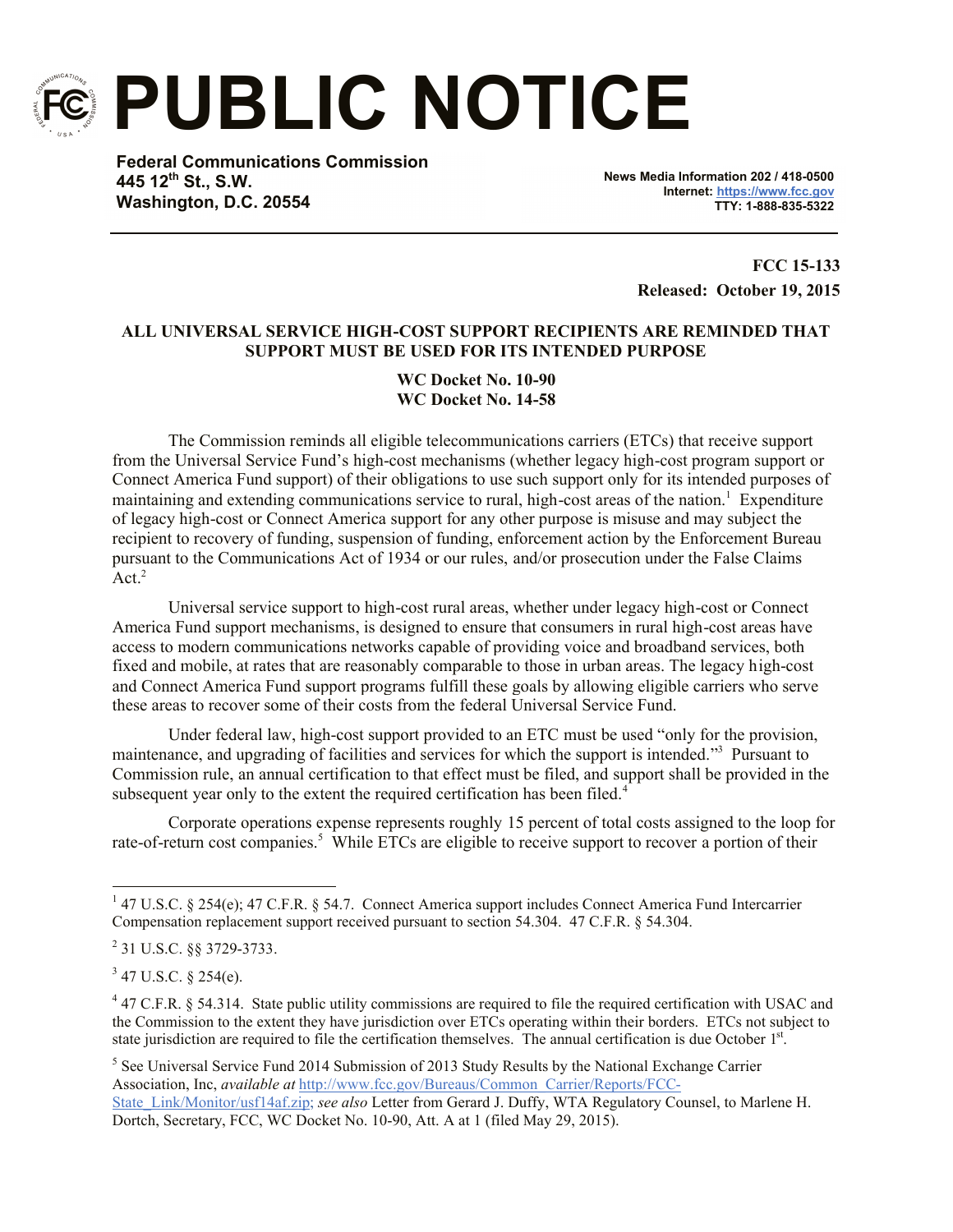costs relating to corporate operations,<sup>6</sup> those expenses must fall within the scope of the statutory requirement that support be used for the provision, maintenance, and upgrading of facilities and services for which the support is intended.

A related issue concerns the expenses that rate-of-return carriers may include in their "revenue requirement," which goes ultimately to the rates charged to end users. Just as carriers must not use USF funds for inappropriate expenses, we remind rate-of-return carriers that section 65.450 of our rules prohibits them from including expenses in their revenue requirements unless such expenses are "recognized by the Commission as necessary to the provision" of interstate telecommunications services.<sup>7</sup> The Commission likewise takes seriously any inclusion of inappropriate expenses for recovery by ratepayers, and will take appropriate steps to ensure that expenses are used and useful and prudently incurred.

We note that the Commission continues to look at methods of limiting expenses to reasonable levels, with a primary focus on corporate operations expenses that are excessive. We intend to take further action to ensure that high-cost funding is used for its intended purposes, and that ratepayers of rate-of-return carriers are not made to subsidize excessive expenditures.

With the above points in mind, we encourage state commissions to look carefully at the information provided to them in advance of the annual certification and to report any areas of concern to the Commission for further investigation and potential enforcement action.The following is a *nonexhaustive* list of expenditures that are not necessary to the provision of supported services and therefore may not be recovered through universal service support:

- Personal travel;
- Entertainment;
- Alcohol:
- Food, including but not limited to meals to celebrate personal events, such as weddings, births, or retirements;
- Political contributions;
- Charitable donations:
- Scholarships;
- Penalties or fines for statutory or regulatory violations;
- Penalties or fees for any late payments on debt, loans or other payments
- Membership fees and dues in clubs and organizations;
- Sponsorships of conferences or community events;
- Gifts to employees; and
- Personal expenses of employees, board members, family members of employees and board members, contractors, or any other individuals affiliated with the ETC, including but not limited to personal expenses for housing, such as rent or mortgages.

ETCs should take all necessary steps to ensure that they and their agents, contractors, consultants, and representatives scrupulously adhere to the rules governing legacy high-cost and Connect America Fund program support. ETCs face significant consequences for rule violations that result in carriers obtaining funds to which they are not entitled, or misuse of funding received, or other abuses of the highcost or Connect America Fund support mechanisms.

 $\overline{a}$ 

<sup>6</sup> Corporate operations expenses are capped under the Commission's high-cost support mechanism rules. *See* 47 C.F.R. §§ 54.1308(a)(4)(ii)(A)-(C) (limiting corporate operating expense for purposes of High Cost Loop Support (HCLS)); 47 C.F.R. § 54,901(c)(1)-(2) (limiting corporate operating expense for purposes of Interstate Common Line Support (ICLS)).

 $7$  47 C.F.R. § 65.450.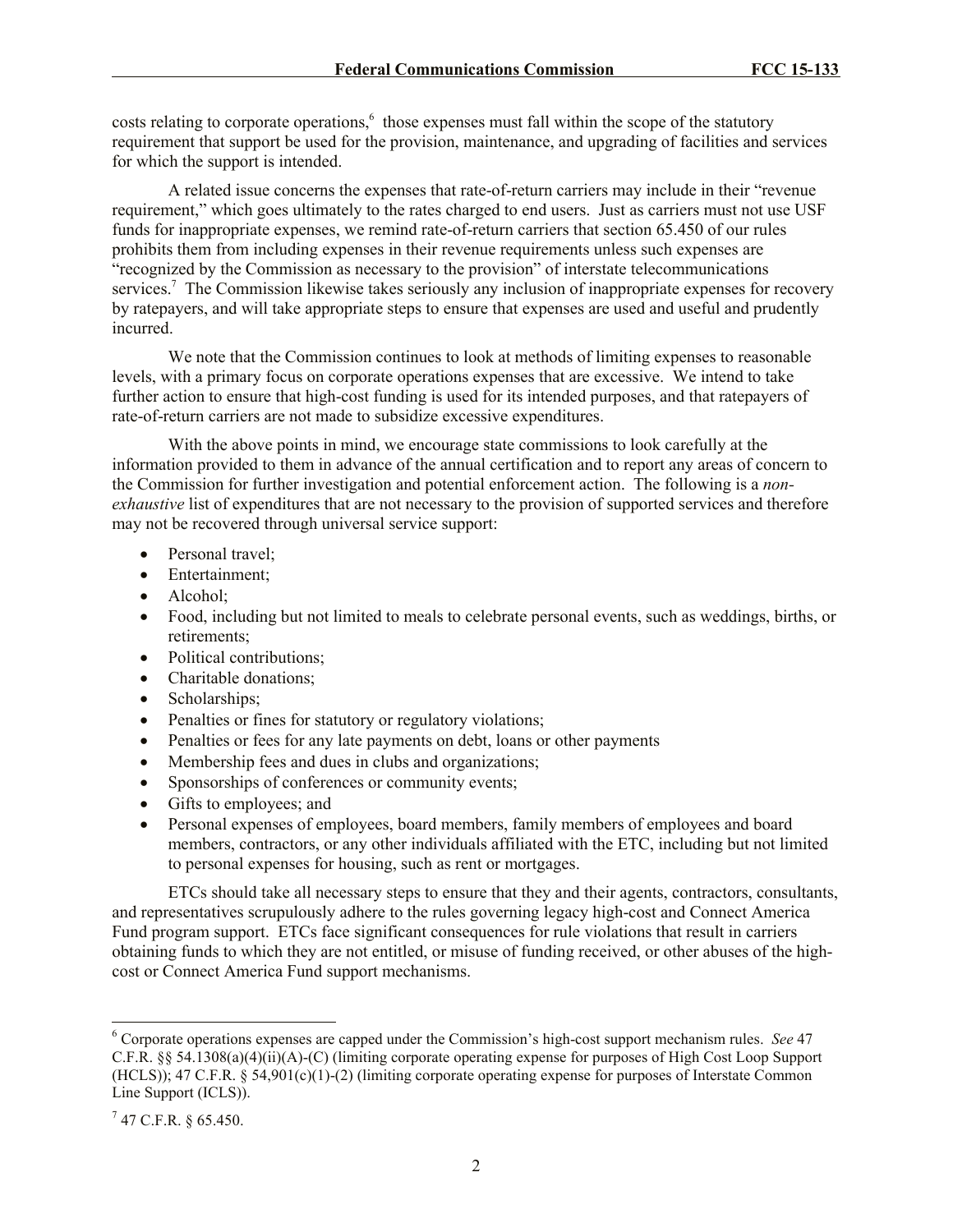For additional information on this proceeding, contact Suzanne Yelen (Suzanne Yelen@fcc.gov) of the Wireline Competition Bureau, Telecommunications Access Policy Division, (202) 418-7400.

Action by the Commission on October 8, 2015: Commissioners Clyburn and O'Rielly issuing a joint statement and Commissioner Pai issuing a separate statement.

**-FCC-**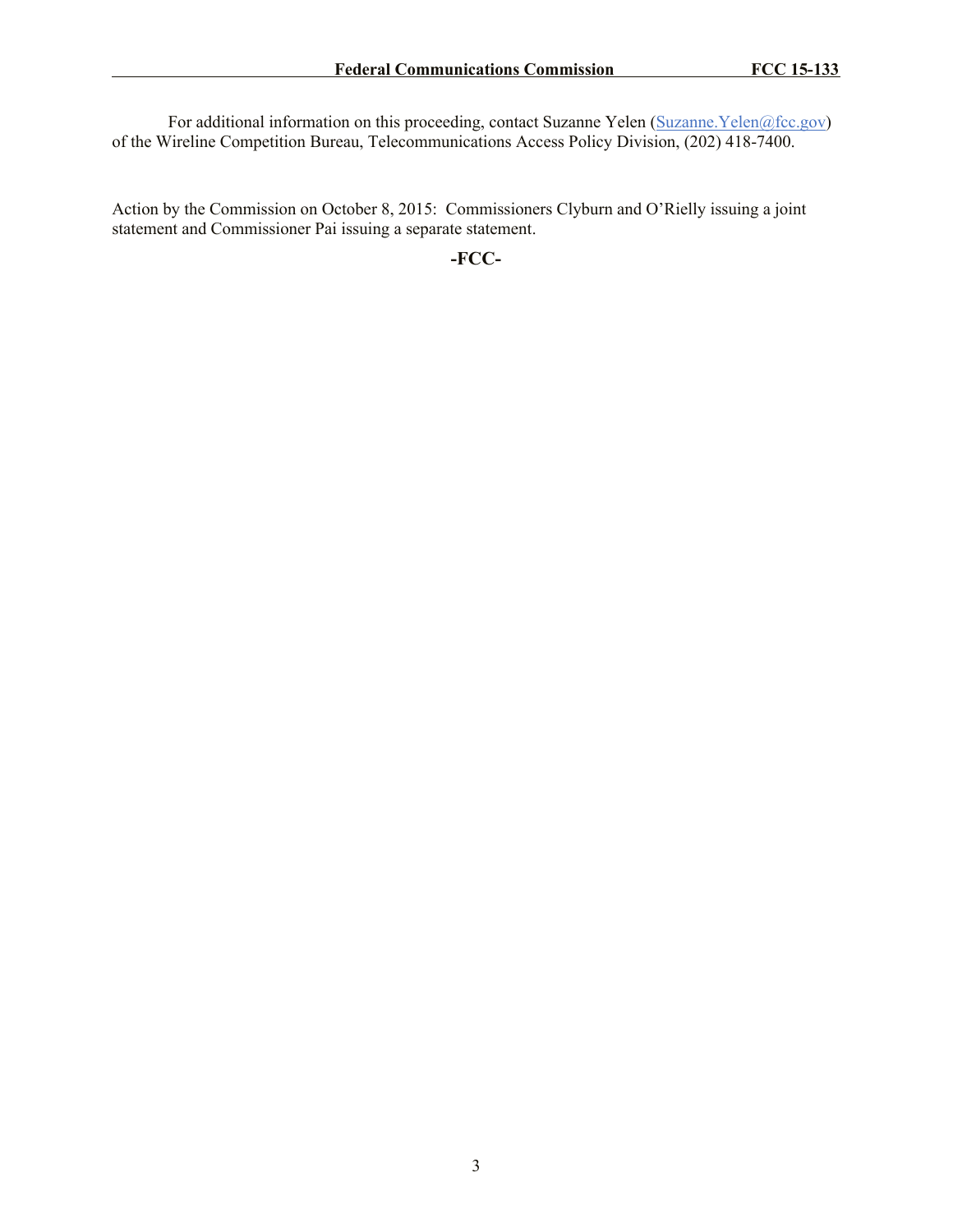## **JOINT STATEMENT OF COMMISSIONERS MIGNON L. CLYBURN AND MICHAEL O'RIELLY**

### Re: *Connect America Fund*, WC Docket No. 10-90, *ETC Annual Reports and Certifications*, WC Docket No. 14-58.

Today's public notice helps ensure that scarce consumer dollars are targeted to only costs directly related to deploying and providing service. The illustrative examples contained within the public notice do not meet that test. Our role is to ensure that any expenses recovered through the consumer-supported federal high-cost universal service program or consumer rates are tied to the provision of service. To be clear, the vast number of providers are good actors and would never take advantage of the system, but there are unfortunate examples to the contrary and spending on outrageous items has occurred. We therefore support today's public notice to remind all providers of expenditures that should not be supported by universal service.

We remain concerned that certain expenses not related to the provision of service, such as for artwork and cafeterias, may oddly be permitted under certain readings of our rules. These decades-old precedents, created under very different circumstances, must be realigned to reflect the Commission's more recent reforms. We believe it is appropriate for the Commission to initiate a proceeding to address these issues in the coming months.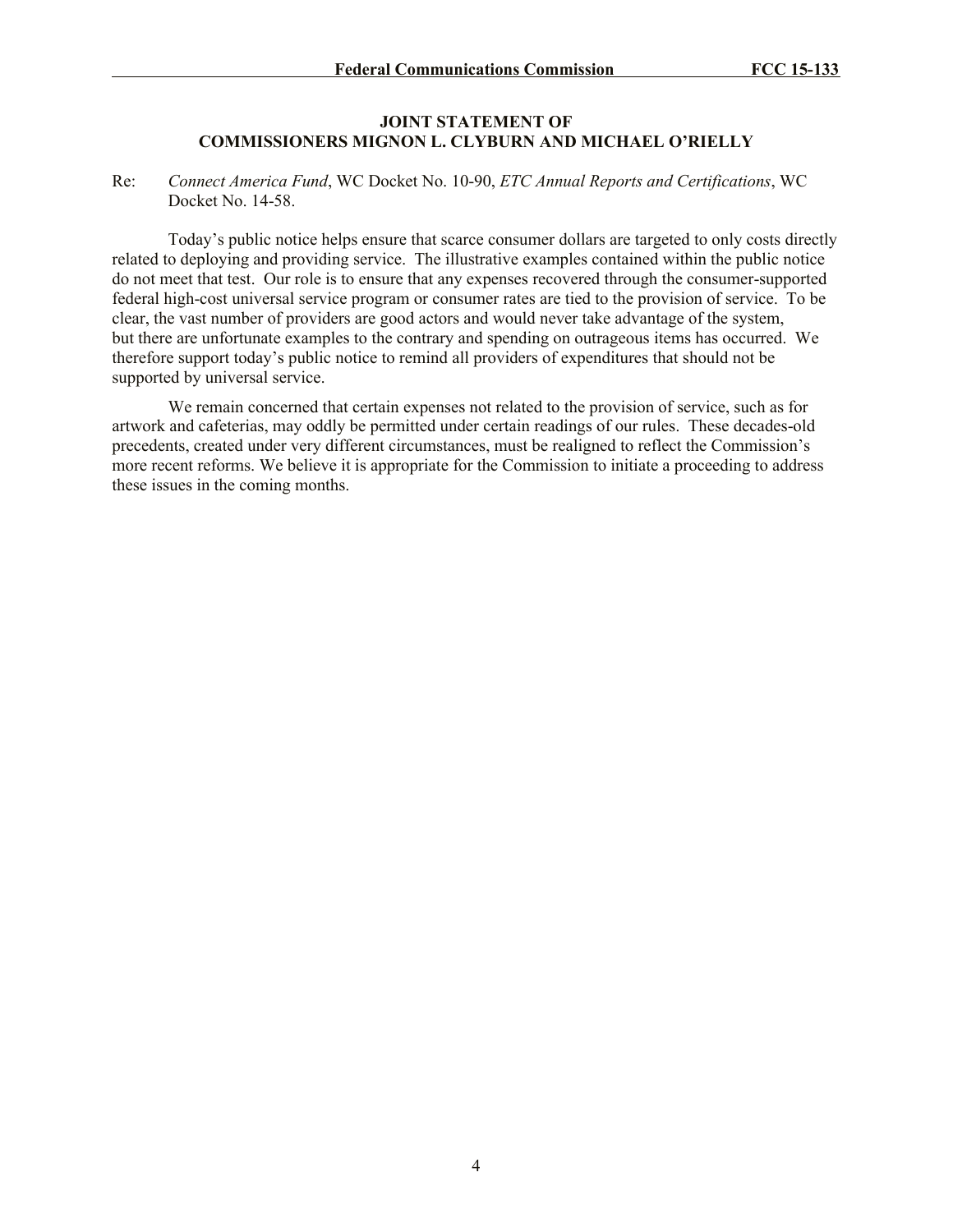#### **STATEMENT OF COMMISSIONER AJIT PAI**

### Re: *Connect America Fund*, WC Docket No. 10-90, *ETC Annual Reports and Certifications*, WC Docket No. 14-58.

There's no question that the American people should not be expected to pay for the "personal travel," "entertainment," "alcohol," and "personal expenses of . . . family members of employees and board members of telecommunications carriers."<sup>1</sup> The question is why the FCC has turned a blind eye to such conduct for so long.

Since 2002, Sandwich Isles Communications has collected \$242,489,940 from the federal Universal Service Fund to serve no more than 3,659 customers.<sup>2</sup> During that same time, Albert Hee, the owner of Sandwich Isles's parent company Waimana Enterprises and affiliate ClearCom, apparently used the company as his family's personal piggy bank. For example, the companies apparently paid \$96,000 so that Hee could receive two-hour massages twice a week; \$119,909 for personal expenses, including family trips to Disney World, Tahiti, France, and Switzerland and a four-day family vacation at the Mauna Lani resort; \$736,900 for college tuition and housing expenses for Hee's three children; \$1,300,000 for a home in Santa Clara, California for his children's use as college housing; and \$1,676,685 in wages and fringe benefits for his wife and three children.<sup>3</sup>

That's not all. When the FCC last looked at Sandwich Isles's corporate expenses, our staff found that it was spending \$5,460,973 more on corporate operations each year than similarly sized companies, with significant management and leasing fees to affiliated companies (like Waimana and ClearCom) that benefited Hee and his family.<sup>4</sup>

On top of all that, seven years ago, Sandwich Isles dropped a \$1.9-million-a-year lease it had with an independent undersea cable network in favor of a \$15-million-a-year lease for a cable network built by ClearCom and owned by Paniolo LLC.<sup>5</sup> Unsurprisingly, Paniolo is itself owned by Blue Ivory LLC, which is wholly owned by Blue Ivory Hawaii Corporation, which in turn is owned by private trusts of Hee's three children.<sup>6</sup> What is worse, Sandwich Isles appears to no longer be paying what it owes to Paniolo—yet is still collecting payments from other rural telephone companies as if it were.<sup>7</sup>

What a disgrace.

Thankfully, the U.S. Attorney's Office in Hawaii this summer secured a federal conviction of Hee for "corruptly interfering with the Internal Revenue Service in the calculation and collection of his

 $\overline{a}$ 

<sup>1</sup> *Public Notice* at 2.

<sup>2</sup> *See* USAC, Funding Disbursement Search for Sandwich Isles, *available at* http://www.usac.org/hc/tools/disbursements/default.aspx; 2013 NECA Report, *available at* http://go.usa.gov/3uPt4.

<sup>3</sup> U.S. Department of Justice, U.S. Attorney's Office, District of Hawaii, *Honolulu Businessman Convicted of Tax Charges* (July 13, 2015) (*Department of Justice Press Release*), *available at* http://go.usa.gov/3uPeh.

<sup>4</sup> *See Connect America Fund, Sandwich Isles Communications, Inc. Petition for Waiver of Section 54.302 of the Commission's Rules*, WC Docket No. 10-90, Order, 28 FCC Rcd 6553, 6559–61, paras. 15–18 (Wireline Comp. Bur. 2013) (*Sandwich Isles Waiver Denial*).

<sup>5</sup> *See Sandwich Isles Communications, Inc. Petition for Declaratory Ruling*, WC Docket No. 09-133, Declaratory Ruling, 25 FCC Rcd 13647, 13649, 13654, paras. 5, 18 (Wireline Comp. Bur. 2010) (*Sandwich Isles Paniolo Order*).

<sup>6</sup> *See Sandwich Isles Waiver Denial*, 28 FCC Rcd at 6556, para. 7.

<sup>7</sup> *See* National Exchange Carrier Association Petition for Clarification And/Or Declaratory Ruling, WC Docket No. 09-133 (Feb. 6, 2015).